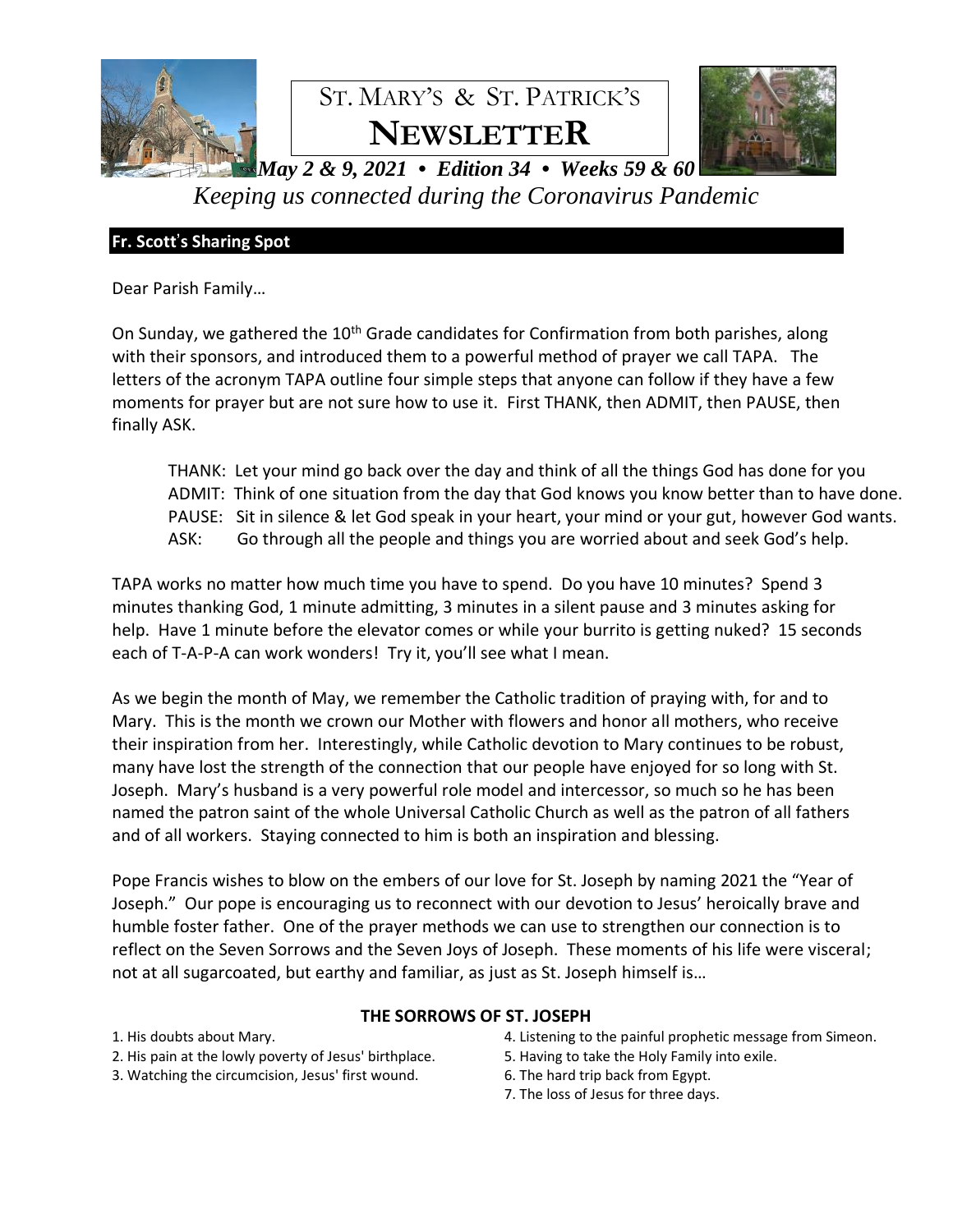#### **THE JOYS OF ST. JOSEPH**

1. The angel's message of joy.

- 2. The Savior's birth.
- 3. Having the honor of naming Jesus.
- 5. The idols of Egypt fell at Jesus' feet.
- 6. Holy life with Jesus and Mary.
- 7. Finding Jesus after three days.

4. Knowing the effects of Jesus' redemptive work.

Here's one suggested way to turn these Seven Sorrows & Joys into a weekly prayer cycle…

**Day 1:** St. Joseph, great was your sorrow when, in a state of uncertainty, you were inclined to quietly divorce Mary. But great was your joy when the angel revealed to you the mystery of Christ's Incarnation.

By this sorrow and this joy, we ask you to relieve all standing is anxieties and doubts about their future and fill their hearts with confidence in the powerful protection of Mary, the Immaculate Mother of God. *Recite seven Our Fathers and seven Hail Marys.* 

**Day 2:** Glorious St. Joseph, chosen foster father of Jesus, great was your sorrow at seeing the Child Jesus born in such poverty. But great was your joy when you beheld the brightness of that holy night in which the angels sang, "Glory to God in the highest…"

By this sorrow and this joy, we ask the grace that the Infant Jesus may again be born in the heart of and that, blessed with the sweet peace of God, they may practice their faith with renewed joy. *Recite seven Our Fathers and seven Hail Marys.* 

**Day 3:** Beloved St. Joseph, you faithfully obeyed the law of God, and your heart was pained by the sight of the Precious Blood that was shed by the Infant Savior during His circumcision. But great was your joy when you gave Him the name of Jesus that would bring salvation to sinners. By this sorrow and this joy, obtain for the grace to one day die with the Holy Name of Jesus in their hearts and on their lips. *Recite seven Our Fathers and seven Hail Marys.* 

**Day 4:** Most faithful St. Joseph, great was your grief when, at the Presentation of Jesus at the Temple, you heard Simeon's prophecy of the future sufferings of Jesus and Mary. But how great was your joy when Simeon foretold that Jesus would be the light for the revelation to the Gentiles and the glory of God's people.

By this sorrow and this joy, we pray that you assist that through the light and the power of the Sorrowful Mother, they may see the help God constantly offers them, and praise and thank God for all these graces. *Recite seven Our Fathers and seven Hail Marys.* 

**Day 5:** Most watchful guardian of the Infant Jesus, great was your grief when, obeying the voice of the angel, you fled to Egypt with Mary & the Infant Jesus. But how great was your joy to have God with you on the way and to see the idols of false gods fall prostrate before the God of All. By this sorrow and this joy, I pray that you help the banish addiction from their life so that God alone may reign in them. *Recite seven Our Fathers and seven Hail Marys.* 

**Day 6:** Glorious St. Joseph, guardian of the Holy Family, great was your sorrow when, upon the return from Egypt, you learned that a cruel king was reigning in Judea. But great was your joy when the angel of God directed you to go to Nazareth where you lived peacefully with Jesus and Mary until your happy death.

By this sorrow and this joy, I ask that you assist **that they may overcome all attacks**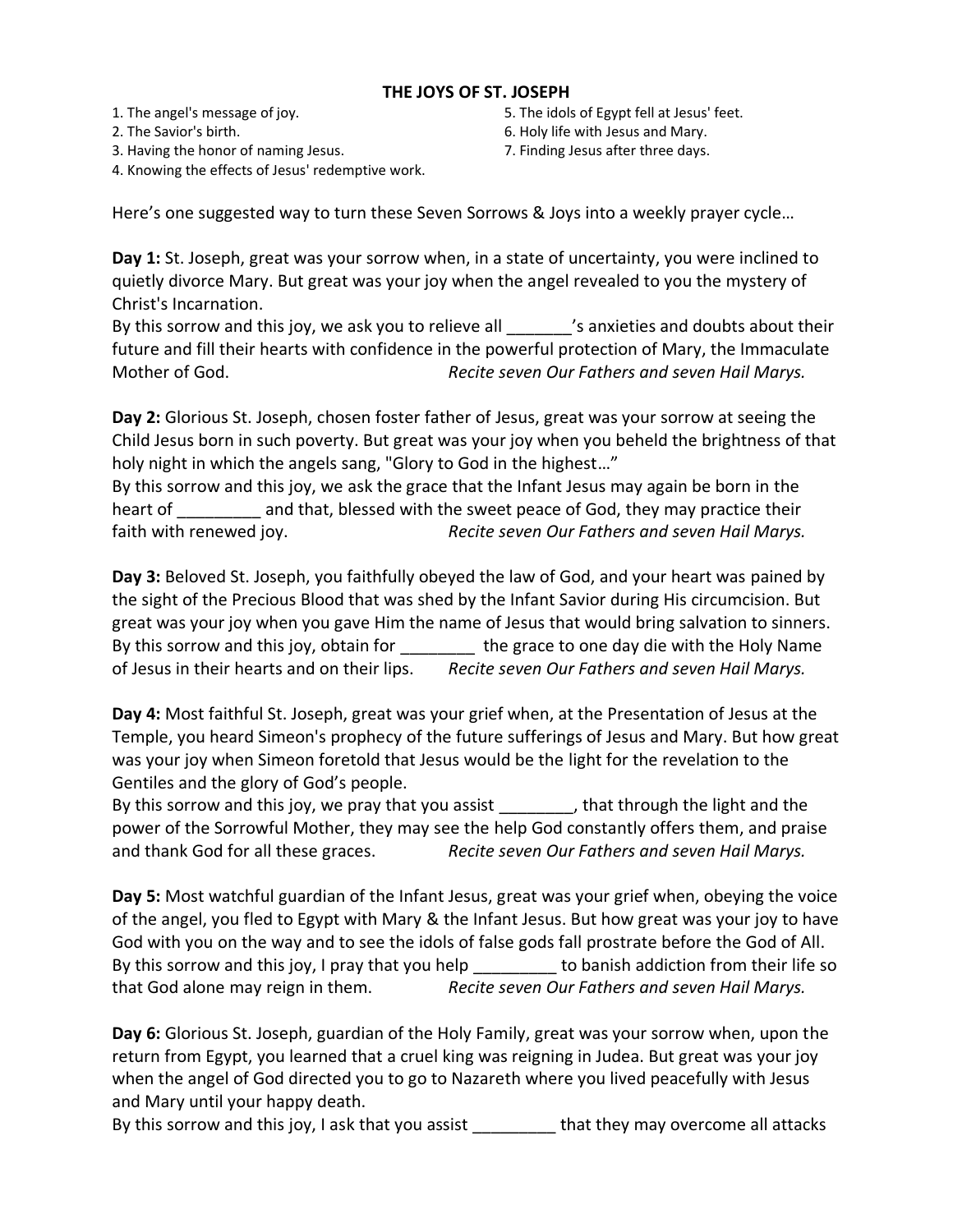of despair and die one day in peace. *Recite seven Our Fathers and seven Hail Marys.* 

**Day 7:** St. Joseph, patron of the seeking, great was your sorrow when you accidentally lost the Child Jesus for three days. But how great was your joy when you found Him in the Temple. By this sorrow and this joy, we ask you to help \_\_\_\_\_\_\_\_\_\_ to not lose sight of their Savior in their hurt and anger, but to find Him in the temple of their hearts.

 *Recite seven Our Fathers and seven Hail Marys.* 

Can you see how beautifully these prayers could connect you to St. Joseph, Mary, Jesus, the Father and our loved ones in pain and struggle? May the humble love and faithful friendship of St. Joseph be with you, inspire you and bless you, during the days of this pandemic and always.

With love and devotion,

 $Fr.$  Scott

## **Schedule**

| <b>SUNDAY</b><br>5/2   | $9:30 =$ Public Mass at St. Patrick's (for St. Pat's Parishioners A-L)<br>(also <i>St. Patrick's YouTube channel or Mid-Hudson 901)</i><br>$6:30$ = Eucharistic Adoration at St. Patrick's. (All are welcome, 1 <sup>st</sup> Sundays!) |
|------------------------|-----------------------------------------------------------------------------------------------------------------------------------------------------------------------------------------------------------------------------------------|
| <b>MONDAY</b><br>5/3   | By Noon = New Prayer Service for small groups posted on parish Homepages                                                                                                                                                                |
| <b>TUESDAY</b><br>5/4  | $11:00-12:00 =$ St. Patrick's Women's Prayer Meeting – Classroom 5<br>$2:00 = Rosary$ , St. Patrick's<br>$5:30 =$ Confession (St. Mary's)<br>$6:30 = Rosary$ , St. Mary's (All are welcome!)                                            |
| WEDNESDAY<br>5/5       |                                                                                                                                                                                                                                         |
| <b>THURSDAY</b><br>5/6 | $1:00-2:00 =$ St. Patrick's Men's Prayer Meeting – Classroom 5                                                                                                                                                                          |
| <b>FRIDAY</b><br>5/7   | $8:00 =$ Morning Prayer (St. Mary's)                                                                                                                                                                                                    |
| <b>SATURDAY</b><br>5/8 | $4:30$ = Public Mass at St. Mary's (for St. Mary's Parishioners M-Z)<br>(also St. Mary's YouTube channel)                                                                                                                               |
| <b>SUNDAY</b><br>5/9   | $9:30 =$ Public Mass at St. Patrick's (for St. Pat's Parishioners M-Z)<br>(also <i>St. Patrick's YouTube channel or Mid-Hudson 901)</i>                                                                                                 |
| <b>MONDAY</b><br>5/10  | By Noon = New Prayer Service for small groups posted on parish Homepages                                                                                                                                                                |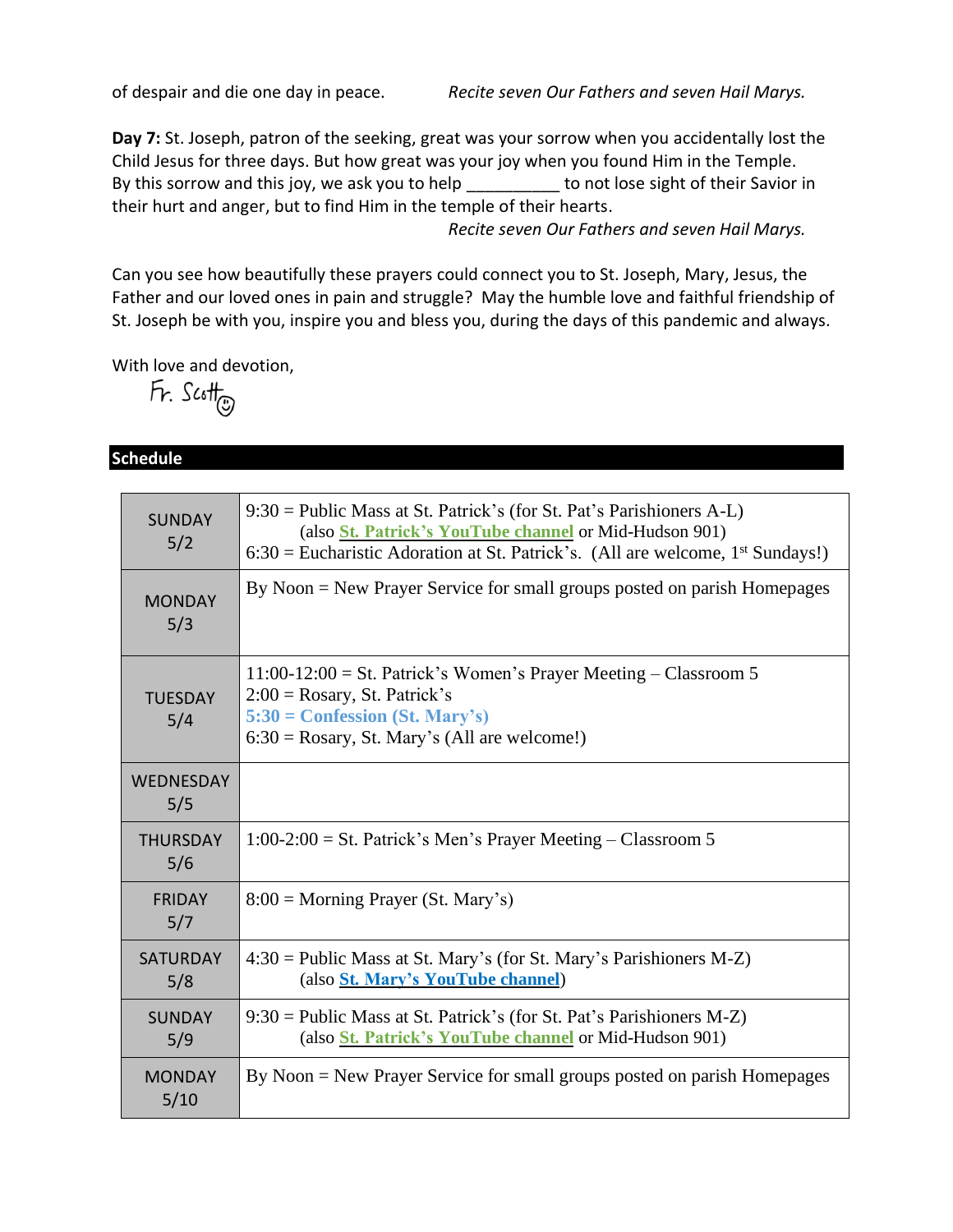| <b>TUESDAY</b><br>5/11   | $11:00-12:00 =$ St. Patrick's Women's Prayer Meeting – Classroom 5<br>$2:00 = Rosary$ (St. Patrick's Church)<br>$5:30 =$ Confession (St. Patrick's)<br>$6:30 = Rosary$ , St. Mary's (All are welcome!) |
|--------------------------|--------------------------------------------------------------------------------------------------------------------------------------------------------------------------------------------------------|
| <b>WEDNESDAY</b><br>5/12 |                                                                                                                                                                                                        |
| <b>THURSDAY</b><br>5/13  | $1:00-2:00 =$ St. Patrick's Men's Prayer Meeting – Classroom 5                                                                                                                                         |
| <b>FRIDAY</b><br>5/14    | $8:00 = \text{Morning } \text{Prayer } (\text{St. } \text{Mary's})$                                                                                                                                    |
| <b>SATURDAY</b><br>5/15  | $4:30$ = Public Mass at St. Mary's (for St. Mary's Parishioners A-L)<br>(also St. Mary's YouTube channel)                                                                                              |
| <b>SUNDAY</b><br>5/17    | $9:30$ = Public Mass at St. Patrick's (for St. Pat's Parishioners A-L)<br>(also <i>St. Patrick's YouTube channel or Mid-Hudson 901)</i>                                                                |

# **Opportunities For You – To Serve/Pray/Grow**

**ANNUAL CROP WALK:** This Sunday, May 2; 2 - 3:30 PM beginning and ending at the Gospel Community Church. Contact Bob Desrosiers at 518-731-9268 or **[stmaryffo@aol.com](mailto:stmaryffo@aol.com)**

## **GIVE CHRISTIAN COMFORT TO IMMIGRANT FAMILIES CAUGHT "IN LIMBO"**

This May, as we remember our mothers and Mary, the Mother of Jesus, let us offer mercy to our brothers and sisters at the border, including the little ones. A Syracuse-area parish is partnering with Catholic Charities of the Rio Grande Valley in Texas to bring Christian love and comfort to the countless immigrant children and families at the Southern border.

During May, consider doing one or more of these Corporal Works of Mercy…

- Write a loving note of welcome
- Purchase gift cards from Wal-Mart in the amount of \$20
- Make a check to All Saints Church with "Border Mercy" in the memo And here's a simple message in Spanish you could possibly add to your message:  **"¡Bienvenidos hermanos!** "*Welcome, brothers & sisters!*

 **Los queremos** *We love you*

 **y los tenemos en nuestras oraciones."** *and we have you in our prayers."*

## **RICE BOWL CAMPAIGN FOR CATHOLIC RELIEF SERVICES A ROUSING SUCCESS!**

Over \$2,500 collected from our parishes for **Catholic Relief Services**. Thank you for your generosity! **St. Mary's - \$1,424.79 St. Patrick's - \$1,136.19**

## **ST. MARY'S COLUMBIETTES MEETING**

**May 20th at 2:00 PM in Maria Hall.** All members are asked to please attend, as the future of our Organization will be discussed. Masks and distancing will be followed.

All Saints Church 1342 Lancaster Ave. Syracuse, NY 13210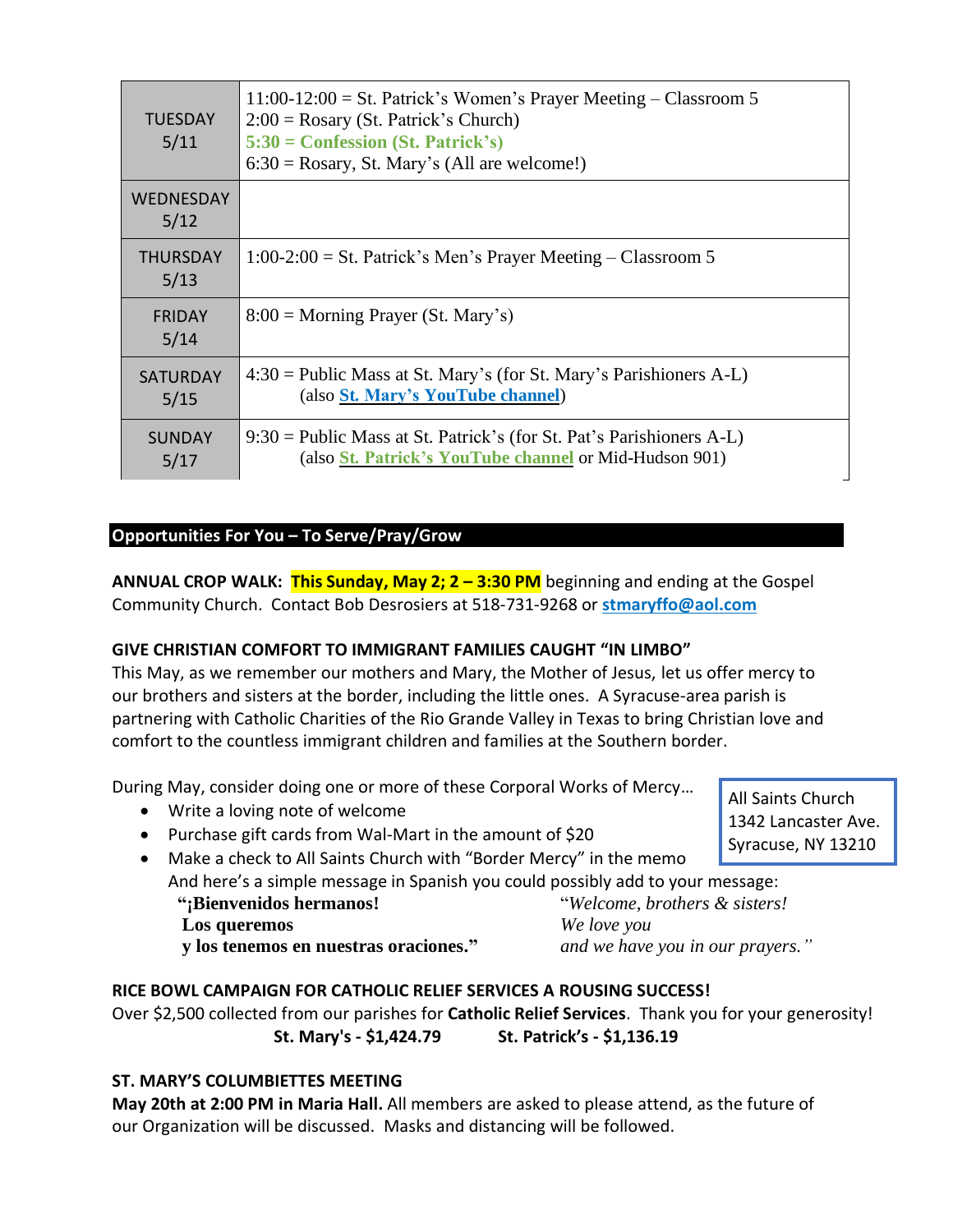

**Annual Diocesan Appeal** E-Mail Dawn Brownson | **parishbusinessmanager@gmail.com**

ST. PATRICK'S IN EXAMPLE ST. MARY'S **163** gifts so far **154** gifts so far Total donations to date = **\* \$50,446** Total donations to date = **\* \$42,194**

**86%** of donor goal (out of 190 gift goal) **88%** of donor goal (out of 175 gift goal) **\* 104% of dollar goal \* 94% of dollar goal**

# It's not too late!

**[Click here: donation made easy!](https://donate.thebishopsappeal.org/)**

**Collections & E-Giving <b>E-Mail Dawn Brownson** | parishbusinessmanager@gmail.com

**IF YOU HAD A FUNERAL FOR A LOVED ONE WHO DIED OF COVID-19, YOU CAN BE REIMBURSED** The Federal Government's Emergency Management Agency (FEMA) is reimbursing up to \$7,000 for COVID-19 funerals. Please **[click here](https://www.fema.gov/disasters/coronavirus/economic/funeral-assistance)** for more information and pass on to any family member who paid for a funeral.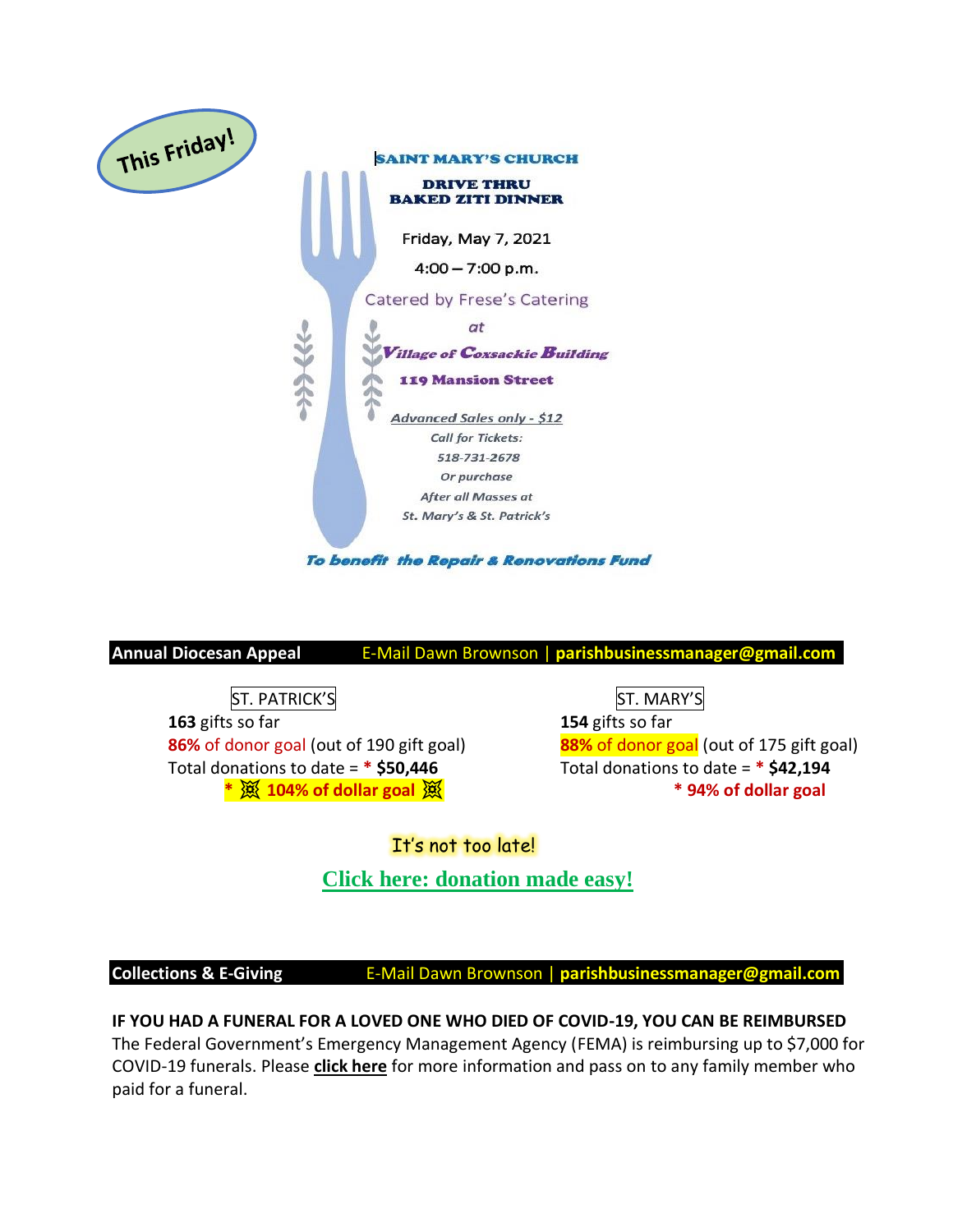

## **ENVELOPES, CHECKS & CASH GIFTS ARE ALWAYS WELCOME, BUT E-GIVING DOES WORK BEST**

Might you like to give e-giving a try, knowing how much it helps the parish budget for the future and be assured of support, regardless of the weather, COVID restrictions or other unforeseen challenges? If so, **[Click Here](https://docs.google.com/forms/d/e/1FAIpQLSfPDkNMWeHBdAon9_JenUdoVQ6vQbqpu0cYd2Ww0QFwtxwS7A/viewform)**. Know that you can give it a try and later change your mind at any time.

|                                         |          |            |              | Coxsackie  |          |                               |                             |          |  |
|-----------------------------------------|----------|------------|--------------|------------|----------|-------------------------------|-----------------------------|----------|--|
| 4:30 Attendance                         |          | Collection |              |            | E-Giving |                               |                             | R&R      |  |
| 4/17                                    | 4/24     | 4/17       | 4/24         | 4/17       |          | 4/24                          | 4/17                        | 4/24     |  |
| 89                                      | 80       | \$2,837.00 | \$1,716.00   | \$2,465.00 |          | \$2,465.00                    | \$1,016.00                  | \$375.00 |  |
|                                         |          |            |              |            |          | <b>St. Mary's Collections</b> |                             |          |  |
| St. Mary's<br><b>Collection History</b> |          |            |              |            |          |                               |                             |          |  |
| Feb 27                                  | \$15,858 |            |              |            |          |                               |                             |          |  |
| Mar <sub>6</sub>                        | \$7,757  | \$20,000   |              |            |          |                               |                             |          |  |
| Mar 13                                  | \$5,410  | \$15,000   |              |            |          |                               |                             |          |  |
| Mar 20                                  | \$7,009  | \$10,000   |              |            |          |                               |                             |          |  |
| Mar 27                                  | \$6,691  | \$5,000    |              |            |          |                               |                             |          |  |
| <b>Easter Svces</b>                     | \$10,483 | \$0        |              |            |          |                               |                             |          |  |
| Apr 10                                  | \$3,978  |            | Feb 27 Mar 6 | Mar<br>Mar | Mar      |                               | Easter Apr 10 Apr 17 Apr 24 |          |  |
| Apr 17                                  | \$6,318  |            |              | 13<br>20   | 27       | Syces                         |                             |          |  |
| Apr 24                                  | \$4,556  |            |              |            |          |                               |                             |          |  |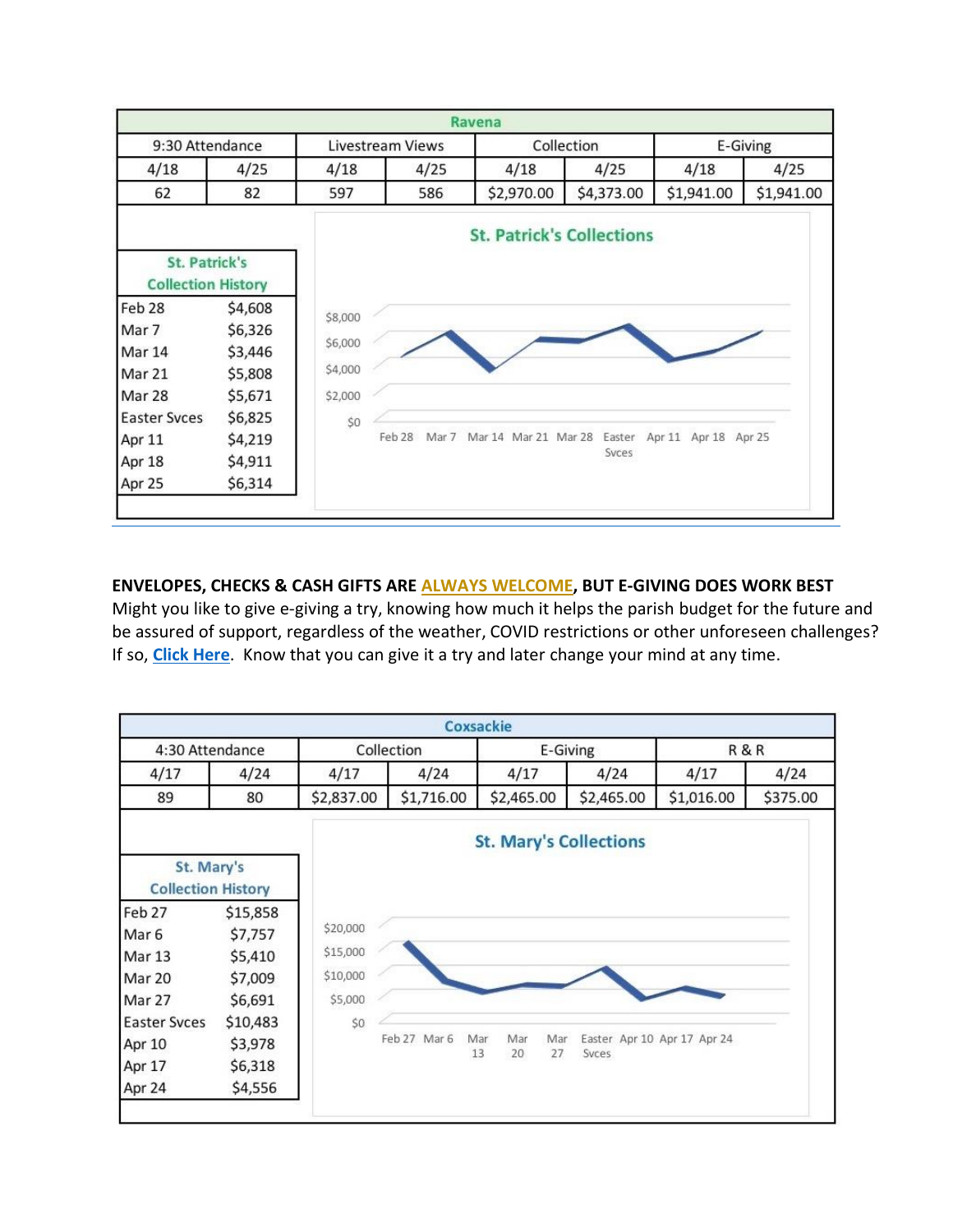Food Pantry is Open **Tuesdays & Fridays 10–11 AM** and **Wednesdays 6–7 PM.**  Thank you to all that support the Food Pantry with your donations!

Spread the word! We are open once again! Come visit **Saturday mornings from 9:00–Noon.**

## **Help Needed** St. Patrick's Office | **518-756-3145**

A parishioner of St. Patrick's is looking for someone to perform some minor maintenance and repairs around her home. She is willing to pay for the services. Please call the St. Patrick's rectory office with your information if you are interested.

## **Faith Formation Update for St. Mary's** Bob Desrosiers | 518-731-9268

**FIRST EUCHARIST**: Congratulations to our wonderful 2nd graders as they celebrated their First Communion this morning, May 1. We are excited as they now join us at the Lord's table at weekly Eucharist!

| Jackson Bliss         | Douglas Hendrie IV | <b>Braden Martin</b> |             |
|-----------------------|--------------------|----------------------|-------------|
| <b>Martin Knowles</b> | Raegan Rochler     | Daniela Starke       | Avery Smith |

**CONFIRMATION 2021:** This year's outstanding group have completed their preparation on April 25 along with the Confirmation Group from Ravena with a teaching Mass presentation followed by Eucharistic Adoration and TAPA Prayer lead by Fr. Scott and Christa Desrosiers. We will celebrate Confirmation with Bishop Scharfenberger on **Saturday, May 8 at 11 AM** here at St. Mary's along with the St. Patrick's Confirmation Group.

The St. Mary's Group will participate as a group in the **Annual Ecumenical CROP Walk on Sunday May 2 at 2 PM** beginning and ending at Gospel Church on Mansion St. Candidates have sought sponsors to raise funds to alleviate hunger.

## **Connecting with the Parishes Connecting with the Parishes Connecting With the Parishes**

**WEEKEND MASSES:**

4:30 PM Saturday at St. Mary's (by weekly invitation) 4:30 PM on **St. Mary's YouTube channel** (also on-demand) Click [here](https://www.youtube.com/channel/UCfROBLJIztwzZryPen47Yig/featured) and then please subscribe 9:30 AM Sunday at St. Patrick's (by weekly invitation) 9:30 AM on **St. Patrick**'**s YouTube** channel (also on-demand) Click [here](https://www.youtube.com/channel/UCIRr4Mwue0TdsuS3HtWm4DA) and then please subscribe

## **Thrift Shop at St. Patrick's** Marianne McCool | 518-756-9184

**Food Pantry at St. Patrick's Diane Hoffman | 518-330-6789**